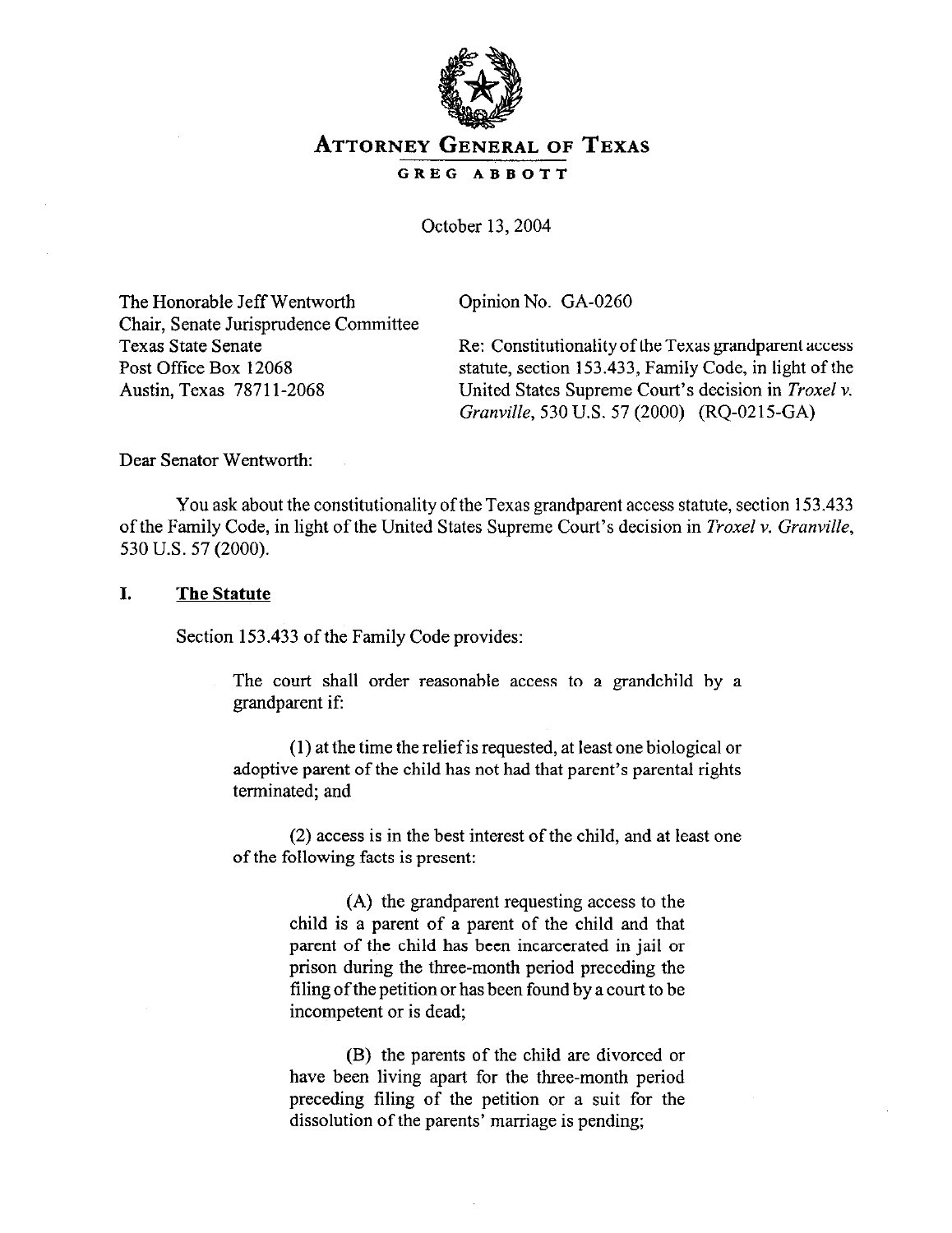(C) the child has been abused or neglected by a parent of the child;

(D) the child has been adjudicated to be a child in need of supervision or a delinquent child under Title 3 [ch. 51, Texas Family Code];

(E) the grandparent requesting access to the child is the parent of a person whose parent-child relationship with the child has been terminated by court order; or

(F) the child has resided with the grandparent requesting access to the child for at least six months within the  $24$ -month period preceding the filing of the petition.

**TEX. FAM. CODE ANN.** 5 153.433 (Vernon 2002) (footnote omitted).

In 2000, the United States Supreme Court held a Washington grandparent access statute to be unconstitutional on the ground that it contravened the Due Process Clause of the Fourteenth Amendment to the United States Constitution. *See Troxel v. Granville, 530* U.S. 57 (2000). The Washington statute provided, in pertinent part, that

> [a]ny person may petition the court for visitation rights at any time including, but not limited to, custody proceedings. The court may order visitation rights for any person when visitation may serve the best interest of the child whether or not there has been any change of circumstances.

WASH. REV. CODE ANN. § 26.10.160(3) (West 2004). You note that, although the Court's holding is limited to the application of the Washington statute to the facts of that case, the constitutionality of the Texas statute is now in question. We begin with an analysis of *Troxel v. Granville.* 

## *II. Troxel v. Granville*

The *Troxel* case involved the application of a state statute to a dispute over grandparent visitation rights. "Tommie Granville and Brad Troxel shared a relationship that ended in June 1991. The two never married, but they had two daughters . . . " *Troxel*, 530 U.S. at 60. After Tommie and Brad separated, Brad lived with his parents and regularlybrought his daughters to his parents' home for weekend visitation. Brad committed suicide in May 1993, and although the Troxels initially continued to see their granddaughters on a regular basis, Tommie informed the Troxels in October 1993 that she wished to limit the grandparents' access to one short visit per month. See *id.* at 60-61. The Troxels responded by filing suit in December 1993 to obtain extended visitation rights. At trial, Tommie, rather than opposing all visitations, asked the court to order one day of visitation per month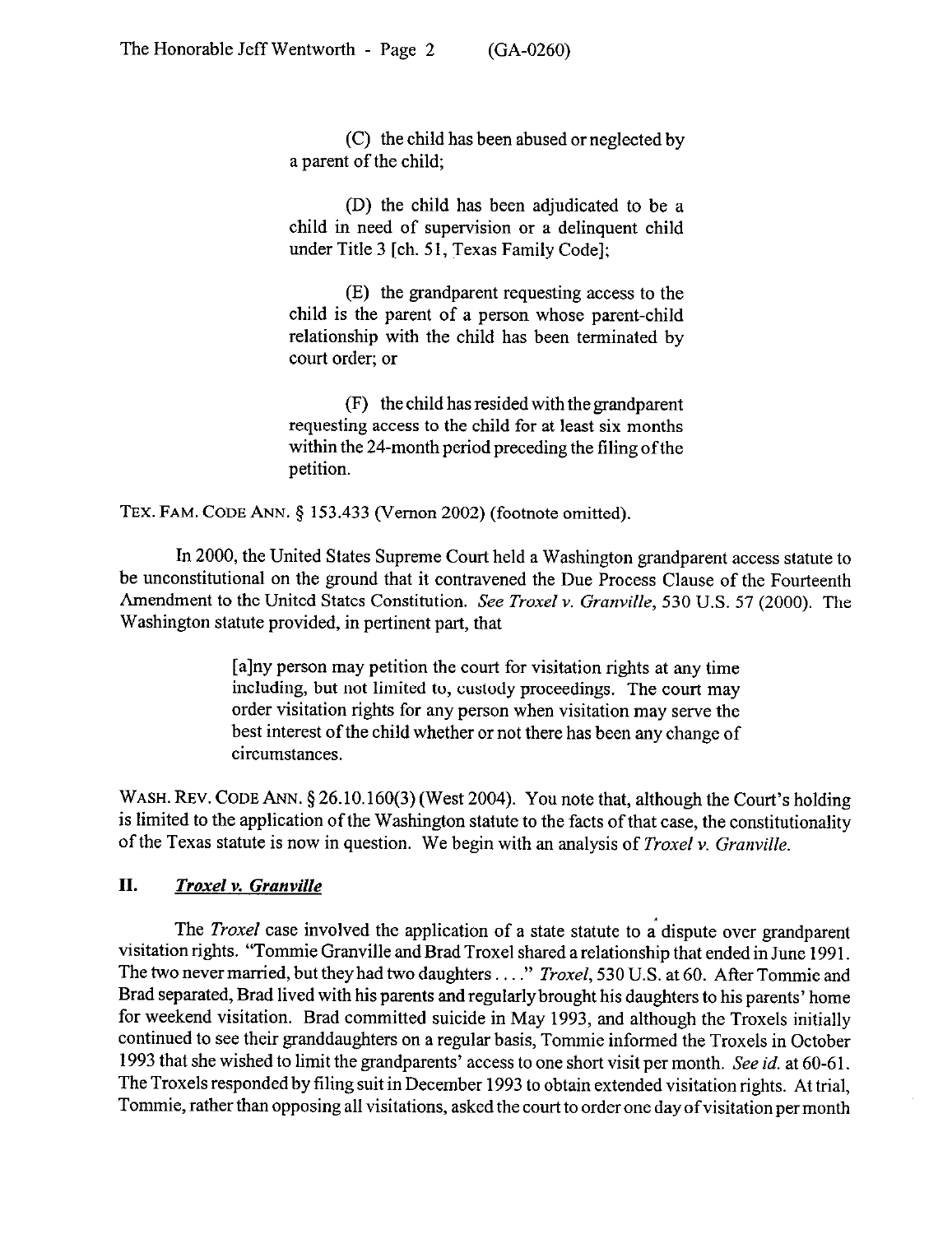with no overnight stay. The Troxels requested two weekends of visitation per month and two weeks each summer. See *id.* at 61. The trial court took a middle position, ordering one weekend visitation per month, one week during the summer, and four hours on each of the grandparents' birthdays. See *id.* The trial court based its decision on the "best interest of the children." *Id.* at 62.

The intermediate appellate court reversed the trial court's decision on the basis that the Troxels lacked standing to seek visitation. See id. (citing In re Troxel, 940 P.2d 698, 700-01 (Wash. Ct. App. 1997)). The Supreme Court of Washington disagreed with the appellate court on the standing issue, but held that under the federal constitution the Washington statute "unconstitutionally infringes on the fundamental right of parents to rear their children." *Id.* at 63 (citing *In re Smith*, 969 P.2d 21,27-30 (Wash. 1998)). The United States Supreme Court granted certiorari, specifically to determine whether the Washington visitation "violates the federal constitution." *Id.* at 65.

Justice O'Connor, in a plurality opinion joined by three other justices, first affirmed that "[t]he liberty interest at issue in this case - the interest of parents in the care, custody, and control of their children- is perhaps the oldest ofthe fundamental liberty interests recognized by this Court." *Id.* The opinion then reviewed the statute in question, noting in particular the following language, which Justice O'Connor described as "breathtakingly broad": *"'[alnyperson* may petition the court for visitation rights at any *time,'* and the court may grant such visitation rights whenever 'visitation may serve the best interest of the child." Id. at 67 (citing WASH. REV. CODE ANN. § 26.10.160(3)). The opinion noted that this language

> effectively permits any third party seeking visitation to subject any decision by a parent concerning visitation of the parent's children to state-court review. Once the visitation petition has been filed in court and the matter is placed before a judge, a parent's decision that visitation would not be in the child's best interest is accorded no deference. Section 26.10.160(3) contains no requirement that a court accord a parent's decision any presumption of validity or any weight whatsoever. Instead, the Washington statute places the best-interest determination solely in the hands of the judge. Should the judge disagree with the parent's estimation of the child's best interests, the judge's view necessarily prevails. Thus, in practical effect, in the State of Washington a court can disregard and overturn *any* decision by a tit custodial parent concerning visitation whenever a third party affected by the decision files a visitation petition, based solely on the judge's determination of the child's best interests. The Washington Supreme Court had the opportunity to give  $\S 26.10.160(3)$  a narrower reading, but it declined to do so.

### *Id.*

Justice O'Connor observed that "[tlhe problem here is not that the Washington Superior Court intervened, but that when it did so, it gave no special weight at all to Granville's determination of her daughters' best interests." *Id.* at 69. Moreover, "the judge placed on Granville, the tit custodial parent, the burden of *disproving* that visitation would be in the best interest of her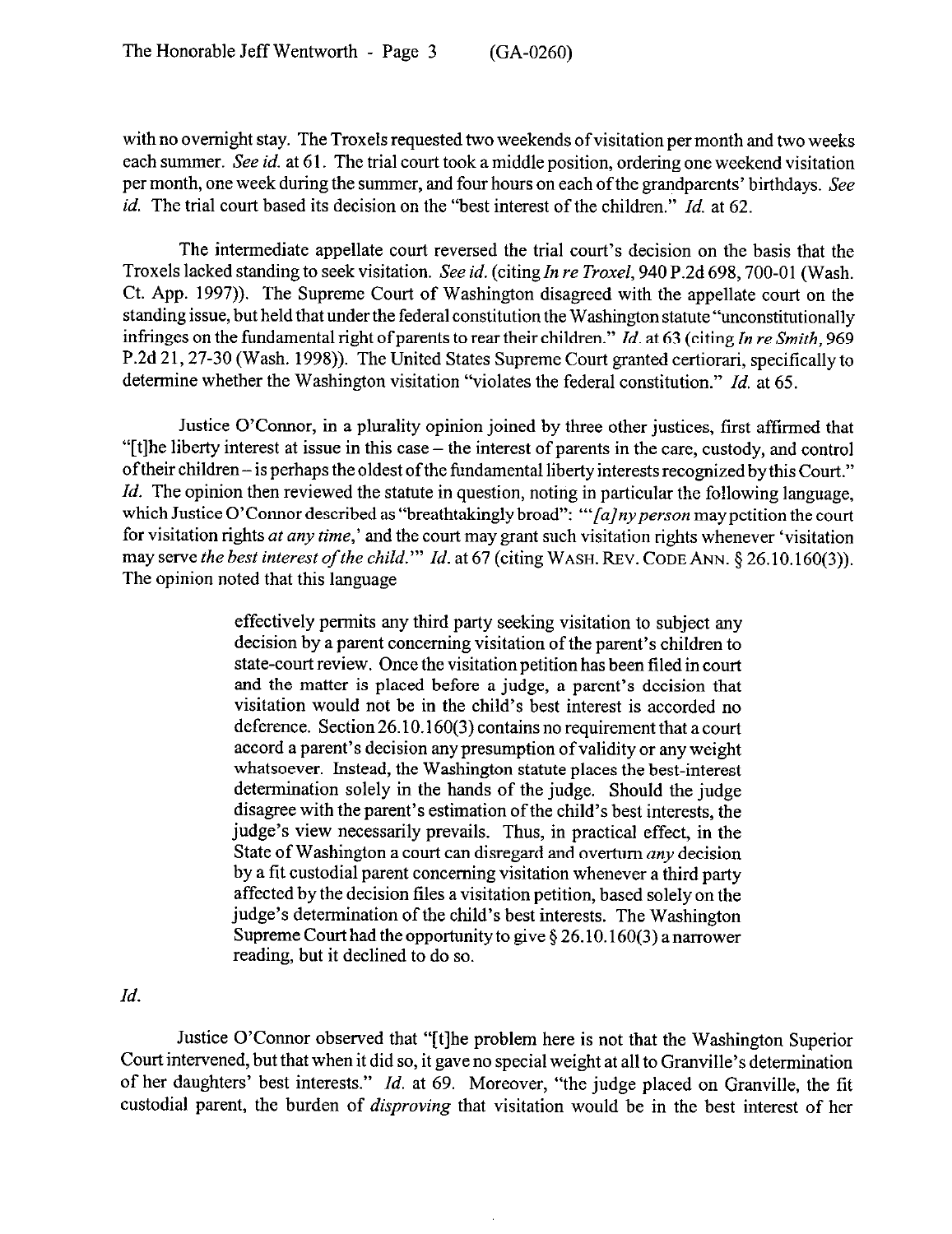daughters." *Id.* As a result, "the court's presumption failed to provide any protection for Granville's fundamental constitutional right to make decisions concerning the rearing of her own daughters." *Id.* at 69-70. Furthermore, the court observed, there existed no evidence that Tommie Granville "ever sought to cut off visitation entirely." *Id.* at 71. The trial court "gave no weight to Granville's having assented to visitation even before the filing of any visitation petition or subsequent court intervention." *Id.* 

Justice O'Connor concluded that

the combination ofthese factors demonstrates that the visitation order in this case was an unconstitutional infringement on Granville's fundamental right to make decisions concerning the care, custody, and control of her two daughters. The Washington Superior Court failed to accord the determination of Granville, a fit custodial parent, any material weight. In fact, the Superior Court made only two formal findings in support of its visitation order. First, the Troxels "are part of a large, central, loving family, all located in this area, and the [Troxels] can provide opportunities for the children in the area of cousins and music."... Second, "[t]he children would be benefited from spending quality time with the [Troxels], provided that that time is balanced with time with the childrens' *[sic]* nuclear family." . These slender findings, in combination with the court's announced presumption in favor of grandparent visitation and its failure to accord significant weight to Granville's already having offered meaningful visitation to the Troxels, show that this case involves nothing more than a simple disagreement between the Washington Superior Court and Granville concerning her children's best interests.

*Id.* at 72. But the plurality added a caveat:

Because we rest our decision on the sweeping breadth of  $\delta$ 26.10.060(3) and the application of that broad, unlimited power in this case, we do not consider the primary constitutional question passed on by the Washington Supreme Court - whether the Due Process Clause requires all nonparental visitation statutes to include a showing of harm or potential harm to the child as a condition precedent to granting visitation. We do not, and need not, define today the precise scope of the parental due process right in the visitation context.  $\ldots$  Because much state-court adjudication in this context occurs on a case-by-case basis, we would be hesitant to hold that specific nonparental visitation statutes violate the Due Process Clause as *aper* se matter.

*Id.* at 73.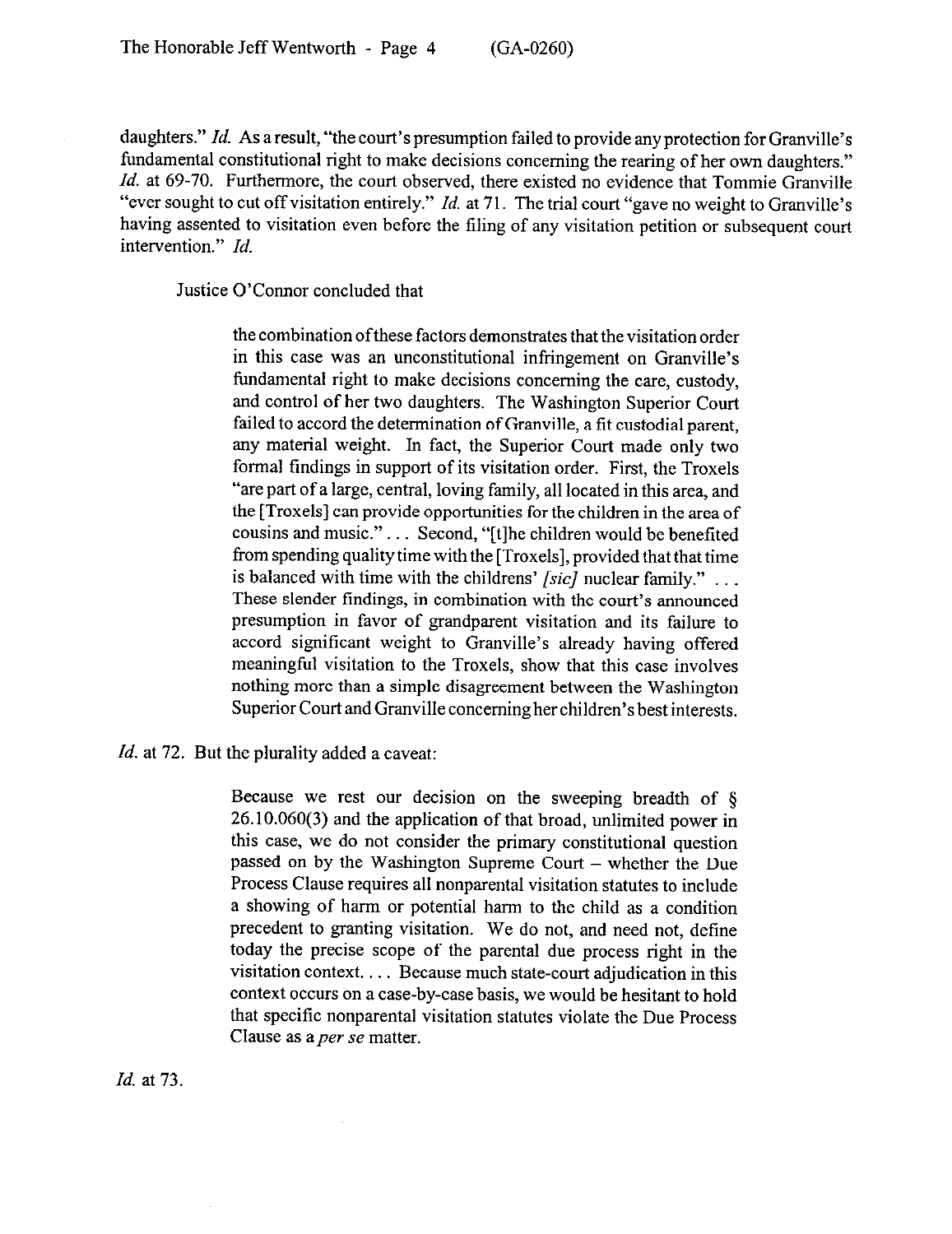The message of *Troxel* may thus be summarized: state statutes that infringe upon a parent's right to control the care and custody of his or her children are subject to strict scrutiny. See In re *Pensom,* 126 S.W.3d 251, 254 (Tex. App.-San Antonio 2003, no pet.). A court may not, in visitation cases, substitute its own judgment in such a way as to infringe upon this fundamental liberty. The Washington statute is deficient per se on grounds of overbreadth, and its application to the facts of *Troxel* indicate a deficiency in its overall structure. Nevertheless, while any particular nonparental visitation statute may not as a matter of law violate the Fourteenth Amendment, the ultimate determination of any visitation statute's constitutionality requires a fact-intensive case-bycase analysis.

### **III. The Texas Cases**

At least seven Texas appellate cases since *Troxel* have addressed the constitutionality of section 153.433 of the Family Code. None of them have concluded that that provision is facially unconstitutional.

### **A.** *Clark v. Funk*

The first decision, *Clark v. Funk*, No. 08-97-00634-CV, 2000 WL 1203942 (Tex. App.-El Paso Aug. 24, 2000, no pet.) (not designated for publication), was issued less than three months after the Supreme Court's decision in *Troxel.* Although *Clark* involved a conservatorship battle, the trial court had ruled that, if the divorced parents were unable to agree about their rights under the joint managing conservatorship, the paternal grandparents would make the final decision. *Id.* at \*3. The court, in referring to the recent *Troxel* decision, noted that

> [t]he Texas statute  $\ldots$  is, unlike the Washington visitation statute ... very limited in its application and does not simply depend upon a best interest of the child finding  $\dots$  and again  $\dots$  the record before us clearly reflects that the trial court's order was based, not merely on its singular determination of the best-interest question, but was firmly grounded upon special factors that justify the imposition of a tie breaking role for the grandparents that imposes a limited restriction of both parents' fundamental right to make decisions concerning the raising of their children.

### *Id.* at \*4.

### **B.** *Lilley v. Lilley*

The next Texas case to reach the appellate level, *Lilley v. Lilley, 43* S.W.3d 703 (Tex. App.-Austin 2001, no pet.), involved facts remarkably similar to those of *Troxel,* in that the paternal grandfather sought scheduled visitation with his granddaughter after the girl's father had committed suicide. Unlike the situation in *Troxel,* the Lilleys had been married but had subsequently divorced. Like Tommie Granville, however, Wendy Lilley asserted that the trial court's order granting access to her former father-in-law infringed on her fundamental right to make child-rearing decisions. The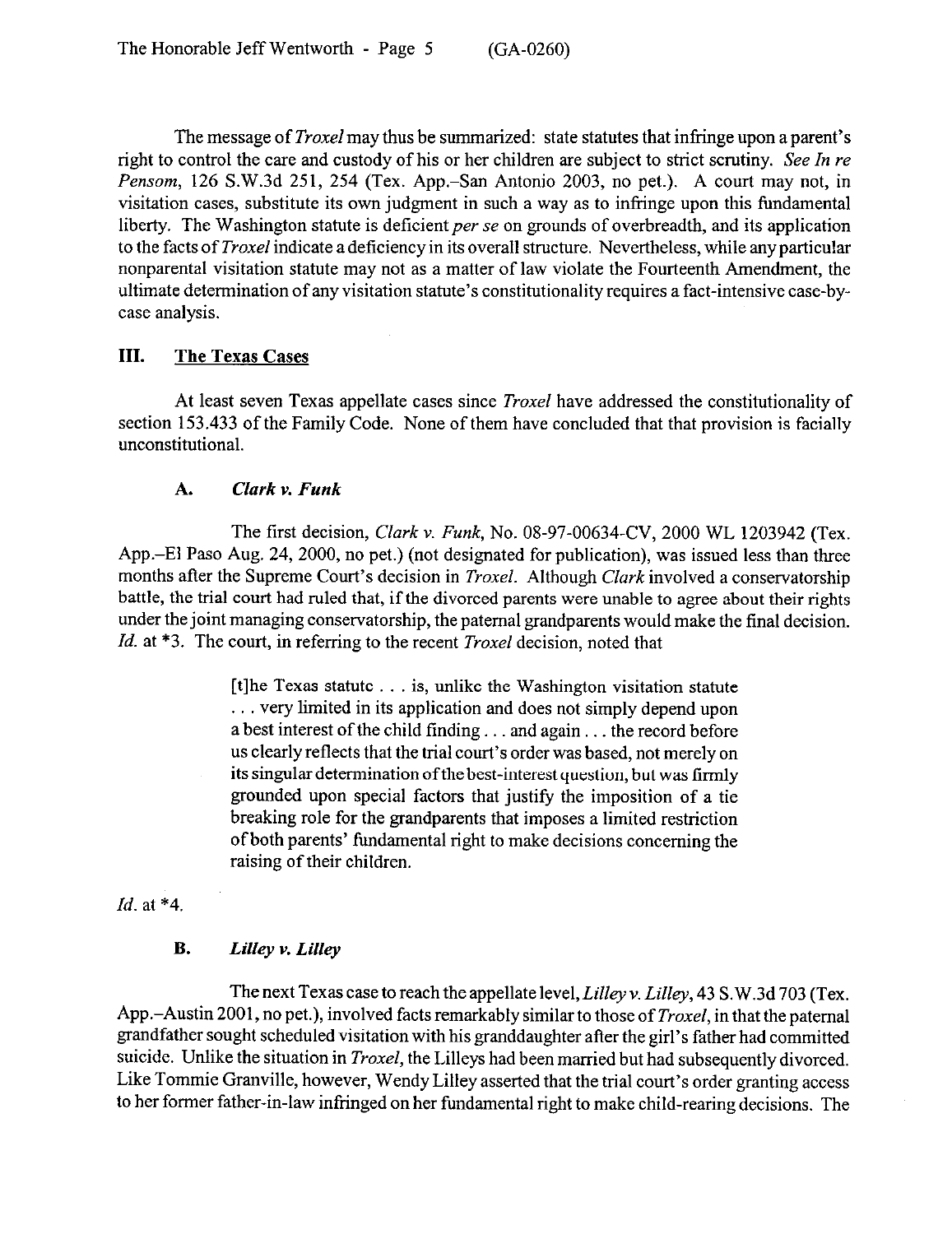trial court awarded visitation rights to William Lilley, the paternal grandfather, and the court of appeals affirmed.

The court of appeals first distinguished the Texas statute from the Washington statute held invalid in *Troxel.* According to the court, section 153.433 of the Family Code is not, unlike the Washington statute, "breathtakingly broad." *Id.* at 712. Rather, it "allows only grandparents, under particular circumstances, to petition for access to a child, provided it is in the child's best interest." *Id.* Thus, section 153.433 is sufficiently distinguishable from the Washington statute that it cannot be said to be unconstitutional on its face. *Id.* at 713. Furthermore, the court found, the statute had not been unconstitutionally applied to the facts at issue. The trial court, unlike the trial court in *Troxel,* did not place on Wendy Lilley the burden of proving that her daughter would be harmed by visitation with her grandfather. The Lilleys had themselves "sought the State's intervention into their family's relationships when they tiled to dissolve their marriage." *Id.* at 712. Most significantly, Wendy Lilley had, unlike Tommie Granville, "taken inconsistent positions" about the grandfather's access to her daughter. *Id.* at 713. The court of appeals concluded that "[tlhe district court balanced Wendy's varying positions and rights" as a mother with the grandfather's "request for visitation and the child's interest in having a continuing relationship with her deceased father's family." *Id.* 

## *C. Sailor v. Phillips*

*In Sailor v. Phillips,* No. 03-00-00725-CV, 2001 WL 1379923 (Tex. App.-Austin Nov. 8,2001, no pet.) (not designated for publication), the court of appeals affirmed its holding in *Lilley* that section 153.433 is facially constitutional, noting that it "defines certain circumstances when grandparent [visitation] may be ordered if it is in the children's best interest." *Id.* at \*4. Moreover, the mother in *Sailor* had severed all contact between her children and her former motherin-law, even blocking "a final visit or even telephone contact with the boys' terminally ill grandfather when they were ages twelve and fourteen." *Id.* at \*5. Under these circumstances, the court of appeals affirmed the trial court's order allowing the children to visit their grandmother.

### D. *Roby v. Adams*

The fourth *case, Roby v. Adams,* 68 S.W.3d 822 (Tex. App.-El Paso 2002, pet. denied), is one of only two post-*Troxel* Texas cases to deny visitation rights to grandparents. The court did not reach the issue of the facial constitutionality of section 153.433. Rather, it emphasized that portion of *Troxel* requiring that "special weight" be accorded a tit parent's determination about visitation. *Id.* at 827. On the basis of the facts presented at trial, the court of appeals found that the trial court was not justified in "finding that granting grandparent access would be in the best interest of the Roby children, against Roby's decision as a parent." *Id.* at 827. The court distinguished the facts before it from those in *Lilley,* on the ground that

> Roby never declared it would be in the best interest of his children to allow the Adams['] access to the children and Robywas consistent in his position *on* the Adams' access to them. Furthermore, the holding in *Lilky* appears to place the burden of persuasion upon the parent to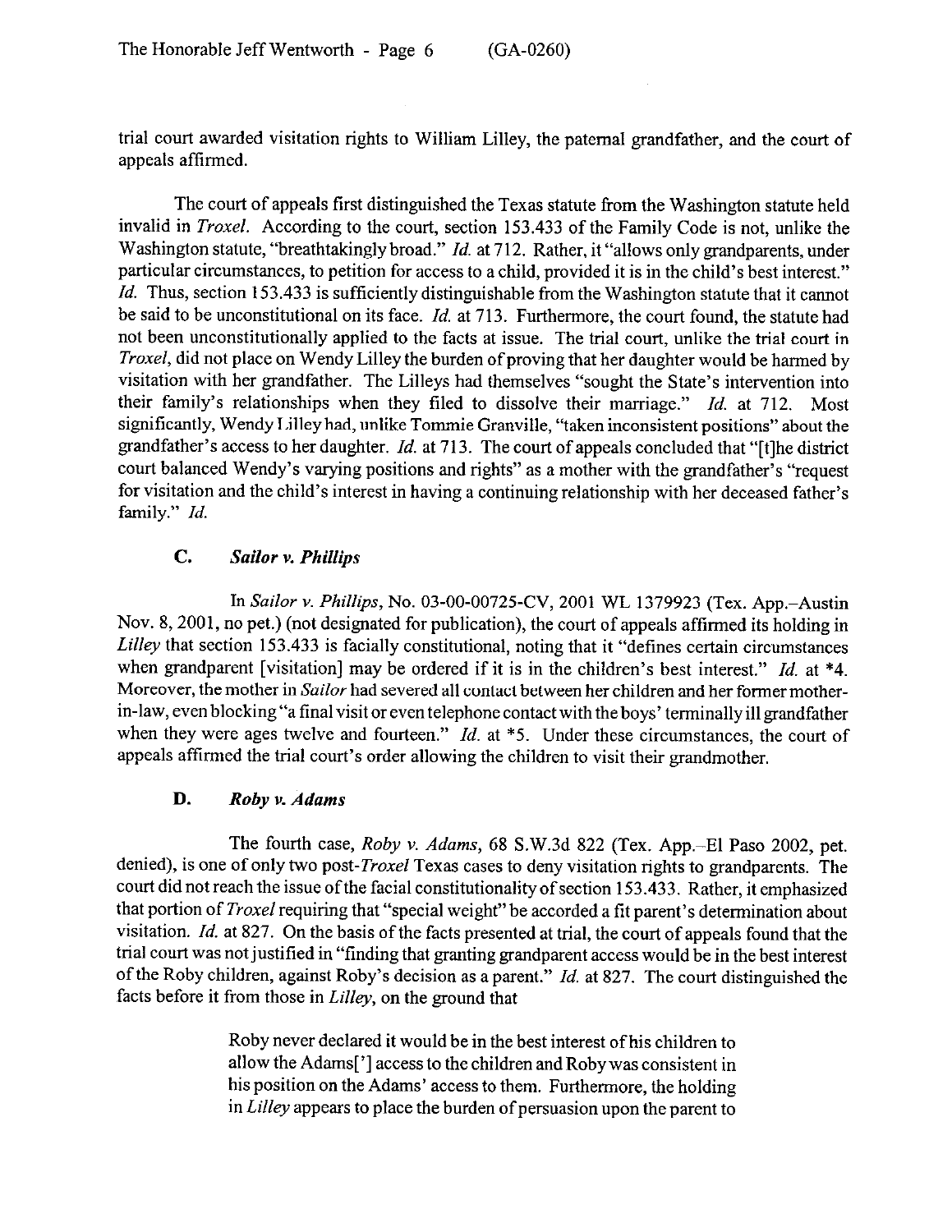prove the best interest of the child. This goes against the presumption so strongly enunciated in *Troxel,* that a tit parent acts in the best interest of his or her child. A grandparent seeking access under TEX. FAM. CODE ANN. § 153.433 has the burden to overcome the presumption that a fit parent acts in the best interest of the parent's child in order to establish the "best interest of the child" prong of the statute.

*Id.* at 828. This language evidences a fundamental disagreement between the Austin and El Paso Courts of Appeal on the application of the *Troxel* standard to section 153.433. *Roby* in no way, however, questions the facial constitutionality of the Texas statute.

## E. *In re Marriage of Black*

After an interval of more than a year, yet another Texas appellate court entered the frayregarding Troxeland its application to Texas law. *In In reMarriage ofBlack, No.* 07-02-0317- CV, 2003 WL 397799 (Tex. App.-Amarillo Feb. 21,2003, no pet.) (mem. op.), Crystal Dawn Black appealed a trial court decision awarding, as part of a divorce decree, grandparent access to her child. Ms. Black raised on appeal for the first time the issue of the constitutionality of section 153.433. The court of appeals, although holding that the issue of constitutionality could not be raised for the first time on appeal, approvingly quoted the court's language in *Lilley. See id.* at \*2.

# F. *In re C.P.J. and S.B.J.*

In the last two cases, both from 2003, the Dallas and San Antonio Courts of Appeal have struck a balance between what might be considered the two approaches previously taken by the Texas appellate courts: the embracing standard of Lilley and the narrower test applied in *Roby*.

In the case of *In re C.P.J. and S.B.J.*, 129 S.W.3d 573 (Tex. App.-Dallas 2003, pet. denied), Marshall Jackson had married Stephanie Adams in May 1989, a union that produced two daughters. Stephanie died in October 1994, and until May 1997, Stephanie's parents, Ronnie and Cheryl Adams, cared for the children during the daytime hours while their father worked. *Id.* at 573-74. In July 1997, the Adamses filed a petition for grandparent access, and after mediation, the parties agreed on a schedule of regular visits, which schedule was approved by the trial court. In October 2000, Jackson filed a petition to modify the Adamses' visitation order in light of the *Troxel* decision. In September 2002, the trial court denied Jackson's request to terminate visitation, but modified the visitation schedule to reduce the time the children spent with the Adamses. Jackson appealed, citing *Troxel* for the proposition that section 153.433 is unconstitutional. See *id.* at 576.

The court's analysis focused primarily on the argument that section 153.433 is unconstitutional on its face. The court noted initially that the "holding in *Troxel* is clearly limited to the application of the Washington statute to the facts of that case. Accordingly, we cannot apply *Troxel* as a sweeping indictment of all non-parental visitation statutes in general or as to the Texas statute in particular. Further, the United States Supreme Court expressly declined to define the precise scope of the parental due process right in the visitation context." *Id.* at 576-77. The court then discussed the different approaches taken by the courts in *Lilley* and *Roby:*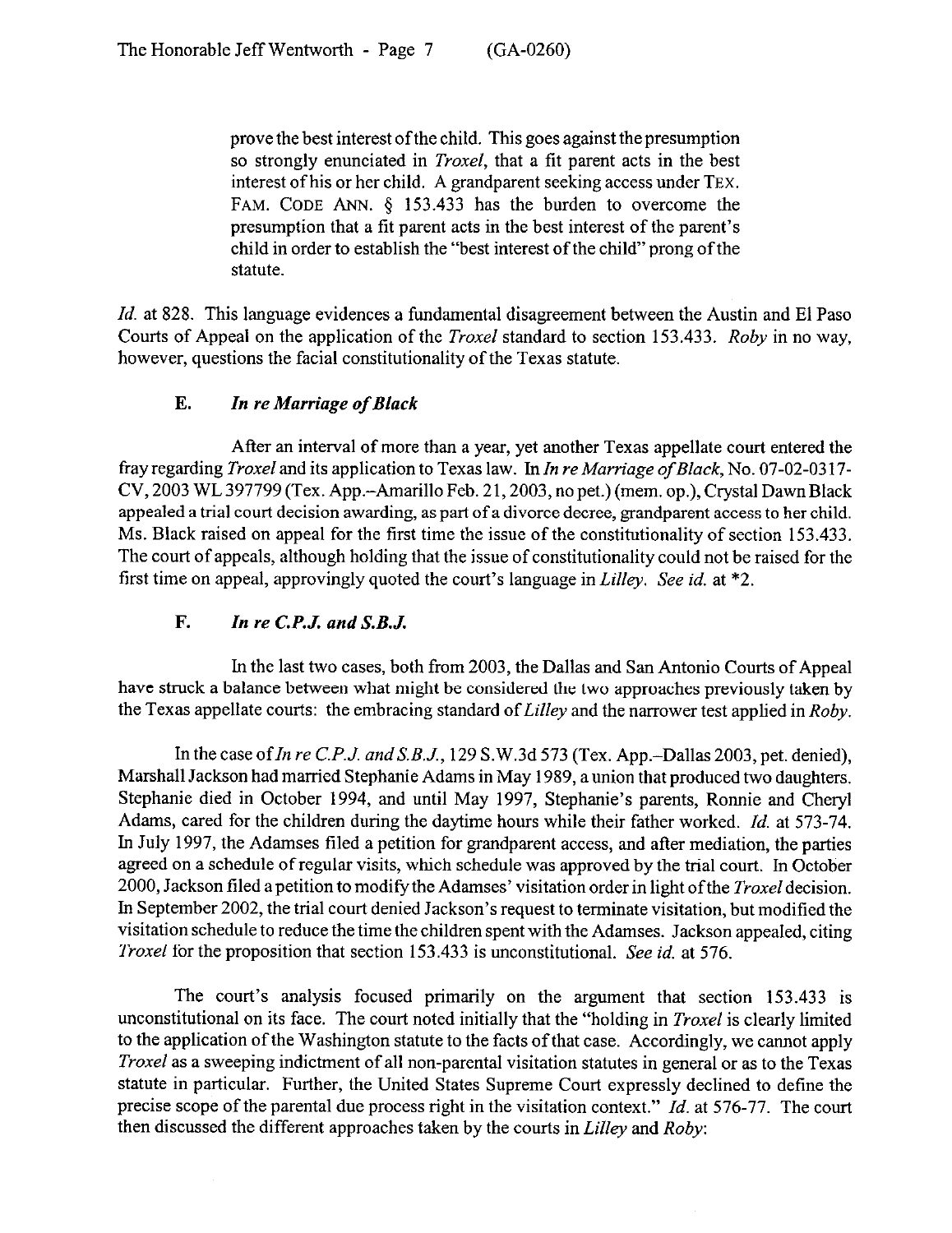Several Texas courts have addressed the grandparent visitation statute since the *Troxel* decision was delivered. However, no decision has directly held that the statute is unconstitutional. In *Lilley v. Lilley, .* the court held specifically that section 153.433 is "not unconstitutional on its face or in the district court's application to the facts at hand."... Differing somewhat with the *Lilley* holding, the El Paso court of appeals, in *Roby v. Adams* . . . stated that it was "[bleeding the holding in *Troxel,"* but it did *not* declare the statute to be unconstitutional either facially or as applied.  $\ldots$  Instead, the El Paso court engrafted upon the statute a presumption that the parent is fit, that a fit parent is presumed to act in the best interests of the child, and that without a finding of parental unfitness, no grandparent visitation can be allowed over the parent's objection.

*Id.* at 577 (citations omitted). The court then presented its own resolution of these two cases:

Because these cases dealing with a challenge of section 153.433 were narrowly decided under the facts before the respective courts, we view them as describing a path under those facts. They are not controlling in the case we now consider. However, we are mindful that the court in *Liliey* resolved against the appellant an attack on the facial constitutionality of the statute.

*Id.* at 577-78.

In reconciling these varying standards with the case before it, the court of appeals first declined "to take the position that the statute is facially unconstitutional." *Id.* at 578. In applying the *Troxel* standard to the circumstances presented, the court found that "there are at least several pivotal facts which show that the trial court did not deny due process to Jackson respecting his parental rights. First, Jackson agreed to the 1999 visitation order, which specifically found that visitation was in the 'best interests of the children.'  $\ldots$  By reducing the visitation schedule and excluding Sunday visitation, the trial court's judgment plainly resolved any  $\dots$  conflict. Further, Jackson testified that he was not refusing visitation by the Adamses." *Id.* Finally, the court concluded that "the relief ordered by the trial court respecting Jackson's motion and the application of the grandparent access statute to Jackson does not violate his due process rights as described in *Troxel.* It is apparent that the trial court was able to craft its decision by according 'at least some special weight to the parent's own determination."' *Id.* at 579.

#### *G. In re Pensom*

The final Texas appellate decision thus far, *In re Pensom,* 126 S.W.3d 251 (Tex. App.-San Antonio 2003, no pet.), issued less than a year ago, takes, like *In re* C. *P.J.,* a balanced and reflective approach to the question of the facial unconstitutionality of section 153.433, and its application to particular circumstances. In that case, Keith Pensom and his wife, Melanie, had been divorced and granted joint managing conservatorship of their two children. After Melanie's death,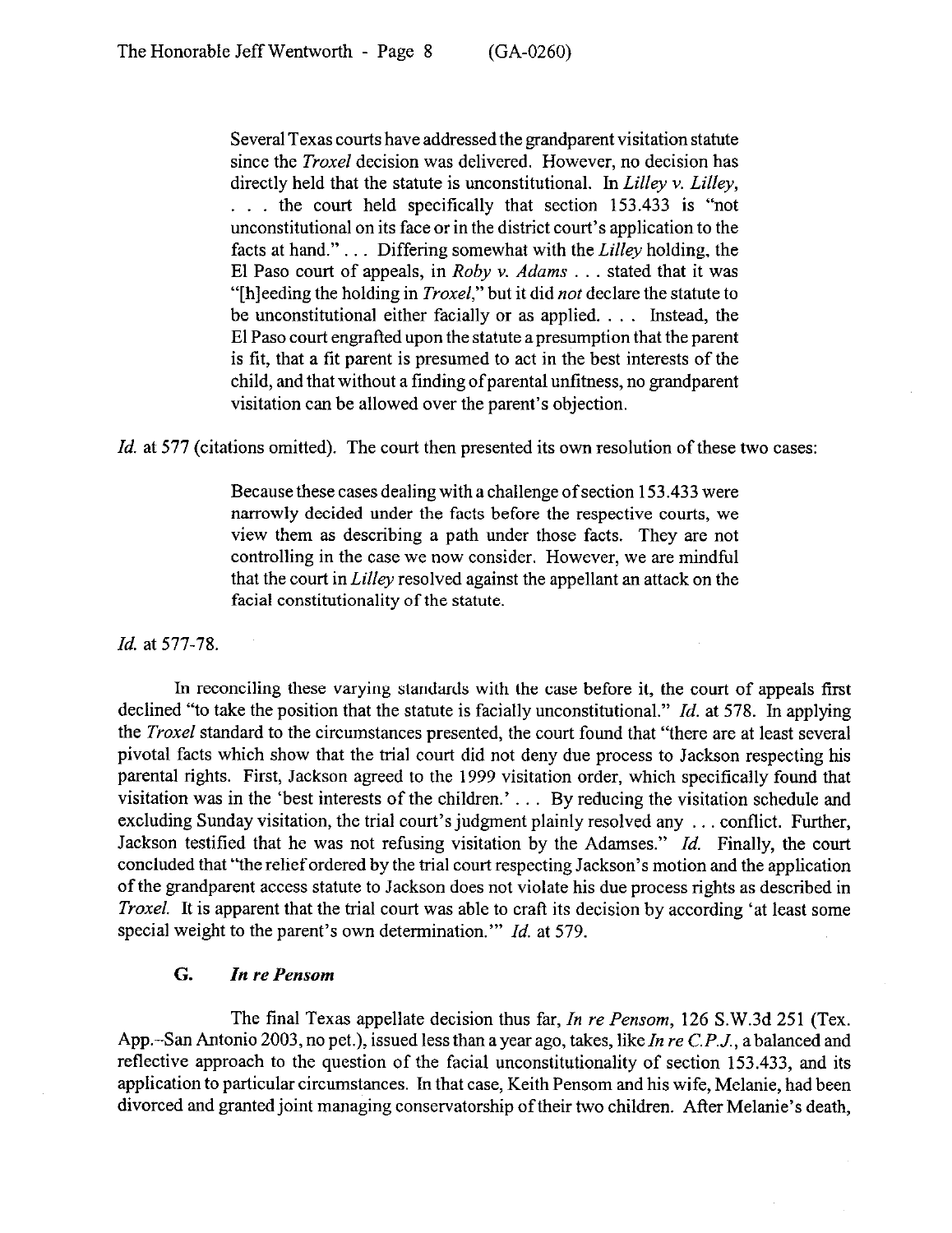her mother and stepfather, Maria and James Weaver, tiled a petition to be appointed temporary sole managing conservators, or alternatively, to be granted reasonable access to the children. The trial court entered temporary orders granting access to Maria Weaver. Keith Pensom then tiled a mandamus action, alleging first, that section 153.433 is unconstitutional on its face, and, in the alternative, that "the trial court abused its discretion in granting Maria access because it did not find him to be an unfit parent." *Id.* at 254.

The court of appeals noted first that the parental interest in the care, custody, and control of their children is "a fundamental right protected by the Due Process Clause of the Fourteenth Amendment to the United States Constitution," and as a result, a "strict scrutiny" test must be applied. *Id.* at 254. The court then summarized the Texas grandparent access statute as follows:

> The Grandparent Access Statute allows grandparents to petition for access only under circumstances where the family unit has already, to some degree, been disrupted. A grandparent may request access ifthe parent is incarcerated, incompetent, or dead; the parents are divorced or living apart; the child is a delinquent or has been abused by its parents; the parent-child relationship has been terminated with one parent; or the child has resided with the grandparents for a statutorily-required length of time. . . . These provisions evidence the Legislature's recognition that cessation of contact with a grandparent may have a dramatic, and even traumatic, effect upon the child's well-being. Under such circumstances the State has a compelling interest in providing a forum for those grandparents having a significant existing relationship with their grandchildren.

*Id.* at 255 (citation and footnote omitted). The court continued:

Because the statute allows only grandparents to petition for access, the jurisdictional prerequisite of standing serves to ensure that the statutory scheme is narrowly tailored so that a parent's personal affairs are not needlessly intruded upon or interrupted by the trauma of litigation by any third party seeking access. However, more than a narrow standing requirement is necessary to satisfy the due process concerns raised in *Troxel.* . . . [T]he *Troxel* court refused to define the precise scope of the parental due process right in the access context  $\ldots$ . The Court did not issue a *per se* holding that nonparental visitation statutes violate the Due Process Clause. The underlying logic of abstaining from such a decision was that states, in ruling on the constitutionality of their own non-parental visitation statutes, have made these determinations in the past on a case-by-case basis . . . . Accordingly, the Grandparent Access Statute is constitutional if its application protects parents' fundamental rights under the Due Process Clause. *To achieve that goal, we construe the*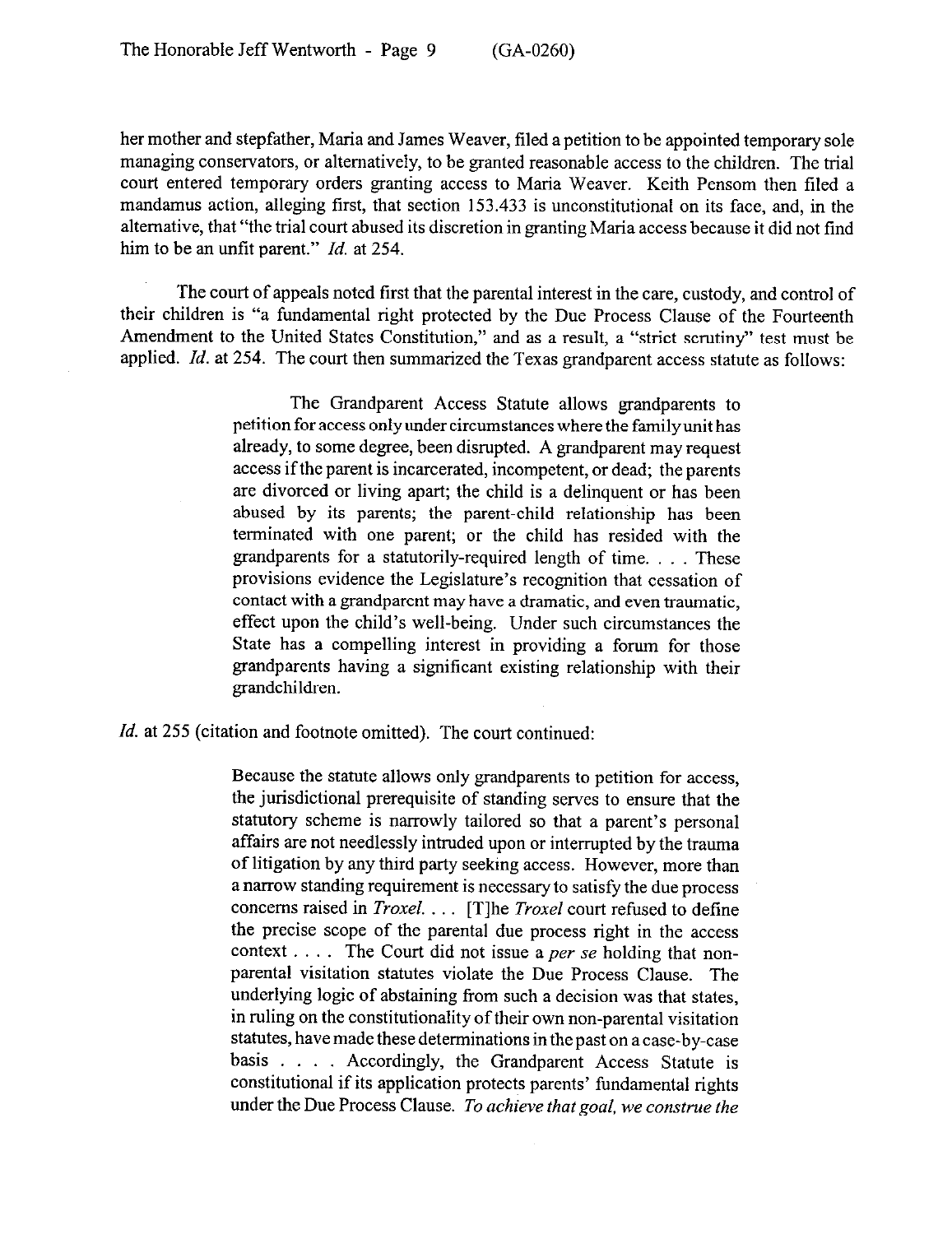*Grandparent Access Statute narrowly and in a manner consistent with the constitutional principles stated in Troxel.* 

*Id.* at 255-56 (emphasis added) (citations and footnote omitted).

The *Pensom* court thus reached the heart of the matter of the facial constitutionality of section 153.433: how to construe that provision in a manner consistent with *Troxel.* To do so, the court required that section 153.433 be construed narrowly. The court then spelled out exactly how a narrow construction of the statute would read:

> *[ZJn order to satisjj the "best interest of the child" prong of the Grandparent Access Statute, a grandparent must overcome the presumption that a fit parent acts in the best interest of his or her child. To overcome this presumption, a grandparent has the burden to prove, by a preponderance of the evidence, either that the parent is not ftt, or that denial of access by the grandparent would significantly impair the child's physical health or emotional wellbeing.* Our holding that grandparents meet this burden is consistent with other provisions of the Family Code that require a higher degree of proof when a non-parent tiles a Suit Affecting the Parent-Child Relationship. When interpreted and applied in light of the framework established in *Troxel,* the Grandparent Access Statute is narrowly drawn to serve a compelling state interest and therefore is facially constitutional.

*Id.* at 256 (emphasis added) (footnotes omitted). In applying this standard to the facts at hand, the court of appeals held that "a constitutional application of the Grandparent Access Statute requires the trial court to find either that relator is not fit, or that denial of access by the grandparent would significantly impair the child's physical health or emotional well-being. Here, the trial court did not make any such findings because, in granting access, it did not have the benefit of this court's guidance on applying the statute in light of *Troxel."* See *id.* at 256-57. As a result, the court of appeals set aside the trial court's order granting Maria Weaver access to her two grandchildren.

### **IV. Analvsis and Conclusion**

More than four years have elapsed since the United States Supreme Court's decision in *Troxel.* Seven intermediate Texas appellate courts have attempted to formulate a test for applying the *Troxel* standard to section 153.433 of the Family Code. Each court that has considered the issue has held that provision to be constitutional on its face. Like those courts, we must begin with the presumption that the legislative enactment is constitutional. *See Gen. Servs. Comm 'n Y. Little-Tex Insulation* Co., *Inc.,* 39 S.W.3d 591, 598 (Tex. 2001). A facial invalidation of a statute is appropriate only if it can be shown that under no circumstances can the statute be constitutionally applied. *See United States v. Salerno,* 481 U.S. 739,745 (1987). On the basis ofthis presumption ofconstitutionality, the holding of these Texas appellate cases, and on the clearly limiting language of *Troxel,* we conclude that section 153.433 is facially constitutional.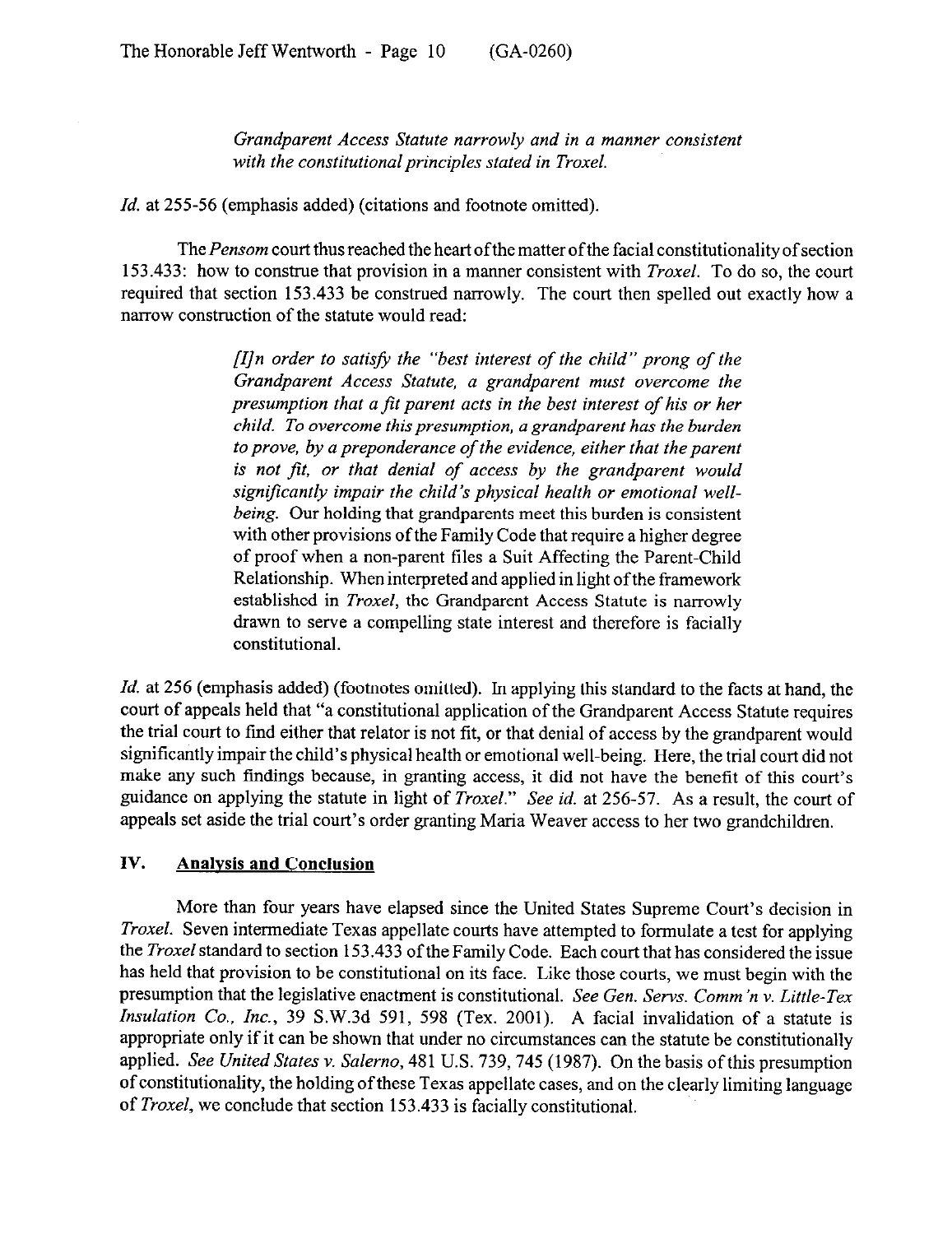The Texas appellate cases have traced an arc from the relative permissiveness *ofLilley* to the strict standard of *Roby* and on to the more subtle analyses of *In re C.P.J.* and In *re Pensom.* Each of these decisions was of course circumscribed by its particular facts, but in our view, the latter two cases, and especially *In re Pensom,* reflect a reasoned and thoughtful attempt to harmonize section 153.433 of the Family Code with the Supreme Court's standard in *Troxel.* Thus, while section 153.433 is facially constitutional, it may, under particular circumstances, be unconstitutionally applied. In order to avoid an unconstitutional application of the statute, a court must require a grandparent to "overcome the presumption that a fit parent acts in the best interest of his or her child." *In re Pensom,* 126 S.W.3d at 256. To overcome the presumption, "a grandparent has the burden to prove, by a preponderance of the evidence, either that the parent is not fit, or that denial of access by the grandparent would significantly impair the child's physical health or emotional wellbeing." *Id.* Such an approach has the virtue both of adopting the test of the most recent Texas appellate case on the matter in question, and of most closely complying with the caveats imposed by *Troxel*. We conclude therefore that section 153.433 is facially constitutional, but is constitutional in application only if construed in light of the limitations imposed by *Troxel.*